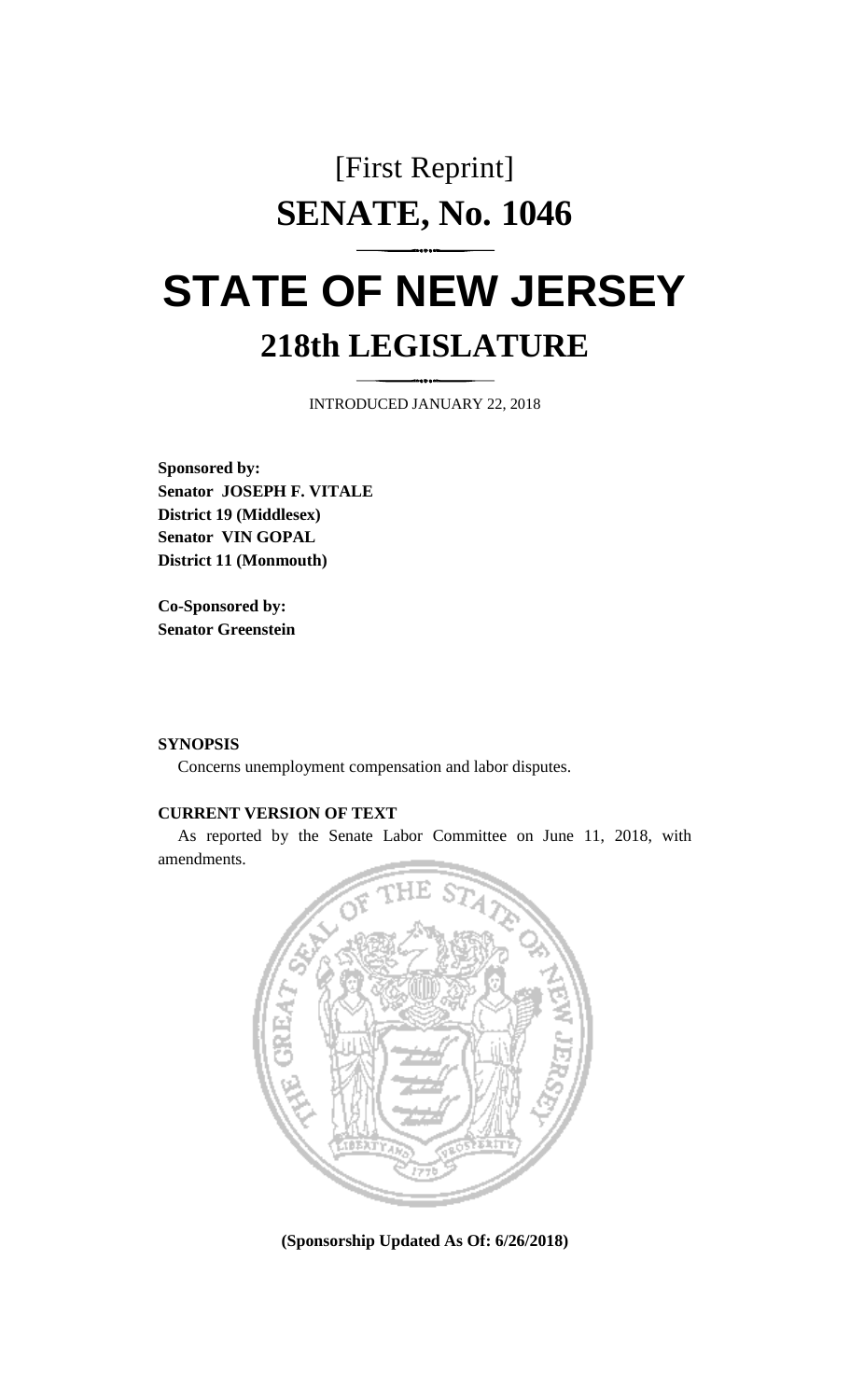**AN ACT** concerning unemployment compensation and labor disputes and amending R.S.43:21-5. **BE IT ENACTED** *by the Senate and General Assembly of the State of New Jersey:* 1. R.S.43:21-5 is amended to read as follows: 43:21-5. An individual shall be disqualified for benefits: (a) For the week in which the individual has left work voluntarily without good cause attributable to such work, and for each week thereafter until the individual becomes reemployed and works eight weeks in employment, which may include employment for the federal government, and has earned in employment at least ten times the individual's weekly benefit rate, as determined in each case. This subsection shall apply to any individual seeking unemployment benefits on the basis of employment in the production and harvesting of agricultural crops, including any individual who was employed in the production and harvesting of agricultural crops on a contract basis and who has refused an offer of continuing work with that employer following the completion of the minimum period of work required to fulfill the contract. This subsection shall not apply to an individual who voluntarily leaves work with one employer to accept from another employer employment which commences not more than seven days after the individual leaves employment with the first employer, if the employment with the second employer has weekly hours or pay not less than the hours or pay of the employment of the first employer, except that if the individual gives notice to the first employer that the individual will leave employment on a specified date and the first employer terminates the individual before that date, the seven- day period will commence from the specified date. (b) For the week in which the individual has been suspended or discharged for misconduct connected with the work, and for the seven weeks which immediately follow that week, as determined in each case. For the week in which the individual has been suspended or discharged for severe misconduct connected with the work, and for each week thereafter until the individual becomes reemployed and works four weeks in employment, which may include employment for the federal government, and has earned in employment at least six times the individual's weekly benefit rate, as determined in each case. Examples of severe misconduct include, but are not

 necessarily limited to, the following: repeated violations of an employer's rule or policy, repeated lateness or absences after a written warning by an employer, falsification of records, physical

**EXPLANATION – Matter enclosed in bold-faced brackets [thus] in the above bill is not enacted and is intended to be omitted in the law.**

**Matter underlined thus is new matter.**

**Matter enclosed in superscript numerals has been adopted as follows: Senate SLA committee amendments adopted June 11, 2018.**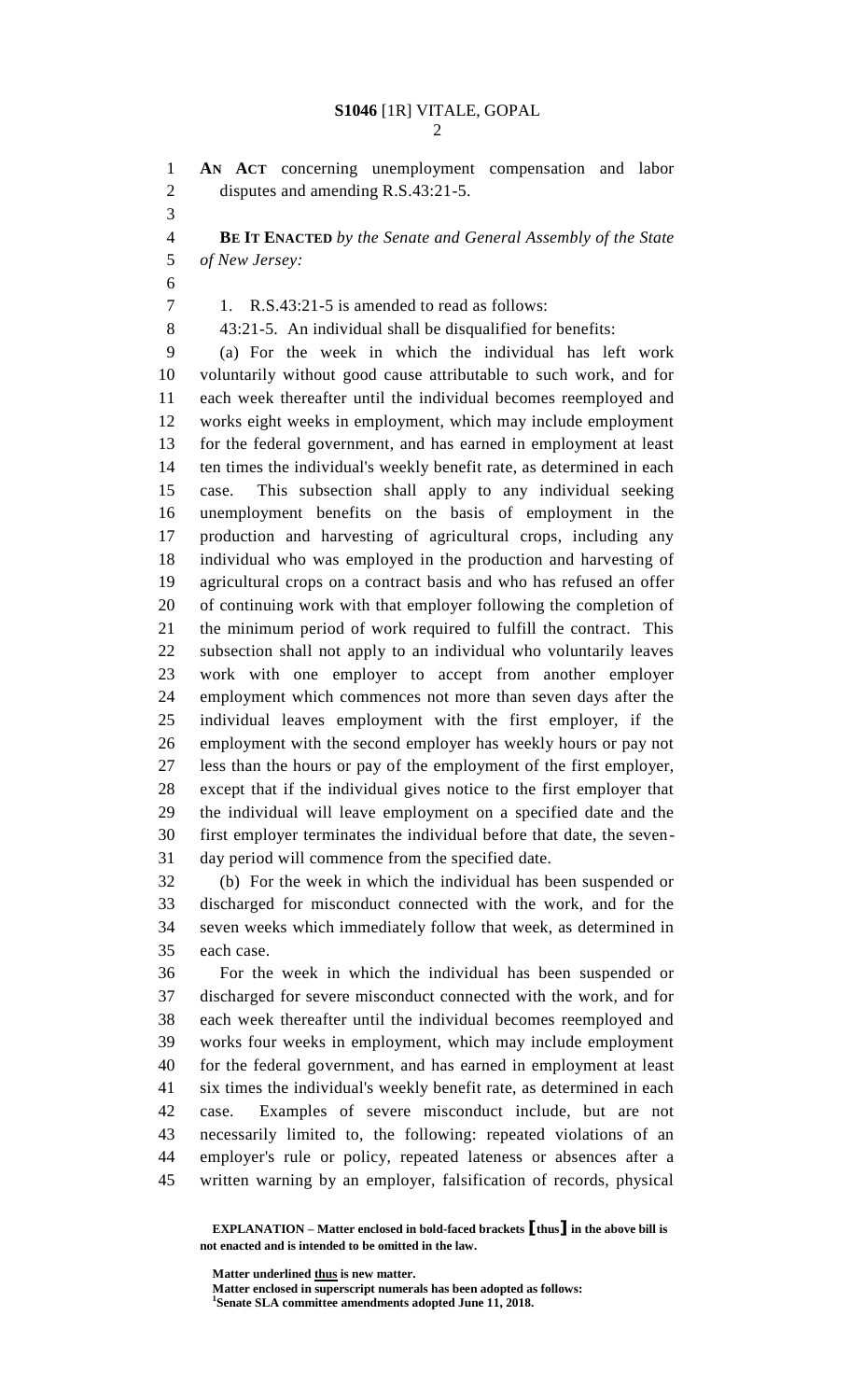assault or threats that do not constitute gross misconduct as defined in this section, misuse of benefits, misuse of sick time, abuse of leave, theft of company property, excessive use of intoxicants or drugs on work premises, theft of time, or where the behavior is malicious and deliberate but is not considered gross misconduct as defined in this section.

 In the event the discharge should be rescinded by the employer voluntarily or as a result of mediation or arbitration, this subsection (b) shall not apply, provided, however, an individual who is restored to employment with back pay shall return any benefits received under this chapter for any week of unemployment for which the individual is subsequently compensated by the employer.

 If the discharge was for gross misconduct connected with the work because of the commission of an act punishable as a crime of the first, second, third or fourth degree under the "New Jersey Code of Criminal Justice," N.J.S.2C:1-1 et seq., the individual shall be disqualified in accordance with the disqualification prescribed in subsection (a) of this section and no benefit rights shall accrue to any individual based upon wages from that employer for services rendered prior to the day upon which the individual was discharged.

 The director shall insure that any appeal of a determination holding the individual disqualified for gross misconduct in connection with the work shall be expeditiously processed by the appeal tribunal.

 (c) If it is found that the individual has failed, without good cause, either to apply for available, suitable work when so directed by the employment office or the director or to accept suitable work when it is offered, or to return to the individual's customary self- employment (if any) when so directed by the director. The disqualification shall continue for the week in which the failure occurred and for the three weeks which immediately follow that week, as determined:

 (1) In determining whether or not any work is suitable for an individual, consideration shall be given to the degree of risk involved to health, safety, and morals, the individual's physical fitness and prior training, experience and prior earnings, the individual's length of unemployment and prospects for securing local work in the individual's customary occupation, and the distance of the available work from the individual's residence. In the case of work in the production and harvesting of agricultural crops, the work shall be deemed to be suitable without regard to the distance of the available work from the individual's residence if all costs of transportation are provided to the individual and the terms and conditions of hire are as favorable or more favorable to the individual as the terms and conditions of the individual's base year employment.

 (2) Notwithstanding any other provisions of this chapter, no work shall be deemed suitable and benefits shall not be denied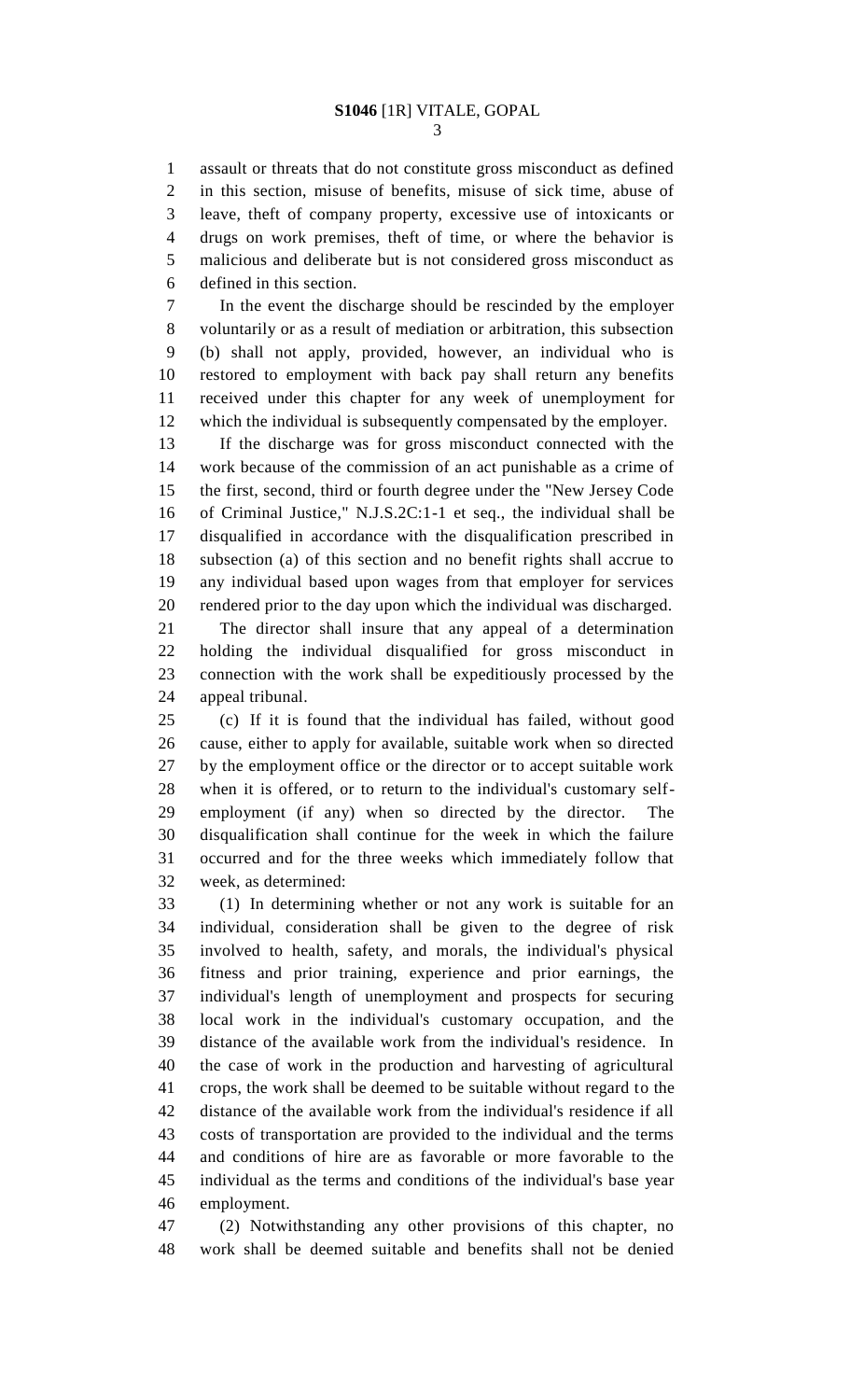under this chapter to any otherwise eligible individual for refusing to accept new work under any of the following conditions: the position offered is vacant due directly to a strike, lockout, or other labor dispute; the remuneration, hours, or other conditions of the work offered are substantially less favorable to the individual than those prevailing for similar work in the locality; or, the individual, as a condition of being employed, would be required to join a company union or to resign from or refrain from joining any bona fide labor organization.

 (d) If it is found that this unemployment is due to a stoppage of work which exists because of a labor dispute at the factory, establishment or other premises at which the individual is or was 13 last employed, except as otherwise provided by this subsection (d).

 (1) No disqualification under this subsection (d) shall apply if it is shown that:

 (a) The individual is not participating in or financing or directly interested in the labor dispute which caused the stoppage of work; and

 (b) The individual does not belong to a grade or class of workers of which, immediately before the commencement of the stoppage, there were members employed at the premises at which the stoppage occurs, any of whom are participating in or financing or directly interested in the dispute; provided that if in any case in which (a) or (b) above applies, separate branches of work which are commonly conducted as separate businesses in separate premises are conducted in separate departments of the same premises, each department shall, for the purpose of this subsection, be deemed to be a separate factory, establishment, or other premises.

 (2) For any claim for a period of unemployment commencing on or after December 1, 2004, no disqualification under this subsection (d) shall apply if it is shown that the individual has been prevented from working by the employer, even though the individual's recognized or certified majority representative has directed the employees in the individual's collective bargaining unit to work under the preexisting terms and conditions of employment, and the employees had not engaged in a strike immediately before being prevented from working.

 (3) For any claim for a period of unemployment commencing on or after **<sup>1</sup> [**April 10, 2016**]** July 1, 2018**<sup>1</sup>** , no disqualification under this subsection (d) shall apply if the labor dispute is caused by the failure or refusal of the employer to comply with an agreement or contract between the employer and the claimant, including a collective bargaining agreement with a union representing the 44 claimant, or a State or federal law pertaining to hours, wages, or other conditions of work.

 (4) For any claim for a period of unemployment commencing on 47 or after  $\left[\frac{[A\text{pri}]}{[A\text{pri}]} \right]$  10, 2016<sup> $\left[\frac{[A\text{pri}]}{[A\text{pri}]} \right]$ , if the unemployment is</sup> caused by a labor dispute, including a strike or other concerted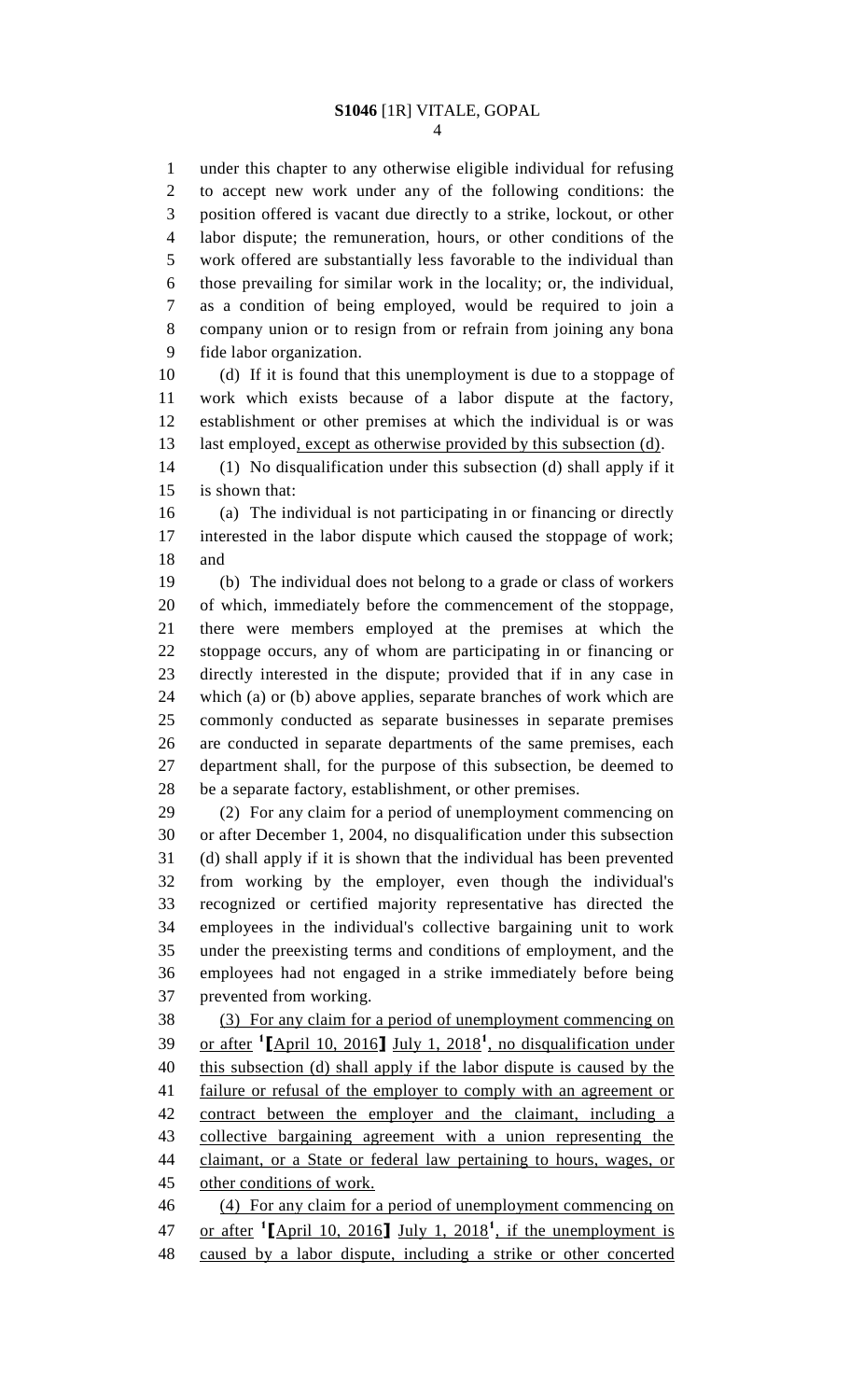### **S1046** [1R] VITALE, GOPAL

 activities of employees at the claimant's workplace, whether or not authorized or sanctioned by a union representing the claimant, but 3 not including a dispute subject to the provisions of paragraphs (2) or (3) of this subsection (d), the claimant shall not be provided benefits for a period of the first 30 days following the commencement of the unemployment caused by the labor dispute, except that the period without benefits shall not apply if the employer hires a permanent replacement worker for the claimant's position. A replacement worker shall be presumed to be permanent unless the employer certifies in writing that the claimant will be permitted to return to his or her prior position upon conclusion of 12 the dispute. If the employer does not permit the return, the claimant 13 shall be entitled to recover any benefits lost as a result of the 30 day waiting period before receiving benefits, and the department may impose a penalty upon the employer of up to \$750 per employee per week of benefits lost. The penalty collected shall be paid into the 17 unemployment compensation auxiliary fund established pursuant to subsection (g) of R.S.43:21-14. (e) For any week with respect to which the individual is receiving or has received remuneration in lieu of notice. (f) For any week with respect to which or a part of which the individual has received or is seeking unemployment benefits under an unemployment compensation law of any other state or of the United States; provided that if the appropriate agency of the other state or of the United States finally determines that the individual is not entitled to unemployment benefits, this disqualification shall not apply. (g) (1) For a period of one year from the date of the discovery by the division of the illegal receipt or attempted receipt of benefits contrary to the provisions of this chapter, as the result of any false or fraudulent representation; provided that any disqualification may be appealed in the same manner as any other disqualification imposed hereunder; and provided further that a conviction in the courts of this State arising out of the illegal receipt or attempted receipt of these benefits in any proceeding instituted against the individual under the provisions of this chapter or any other law of this State shall be conclusive upon the appeals tribunal and the board of review. (2) A disqualification under this subsection shall not preclude the prosecution of any civil, criminal or administrative action or proceeding to enforce other provisions of this chapter for the assessment and collection of penalties or the refund of any amounts collected as benefits under the provisions of R.S.43:21-16, or to enforce any other law, where an individual obtains or attempts to

 obtain by theft or robbery or false statements or representations any money from any fund created or established under this chapter or any negotiable or nonnegotiable instrument for the payment of money from these funds, or to recover money erroneously or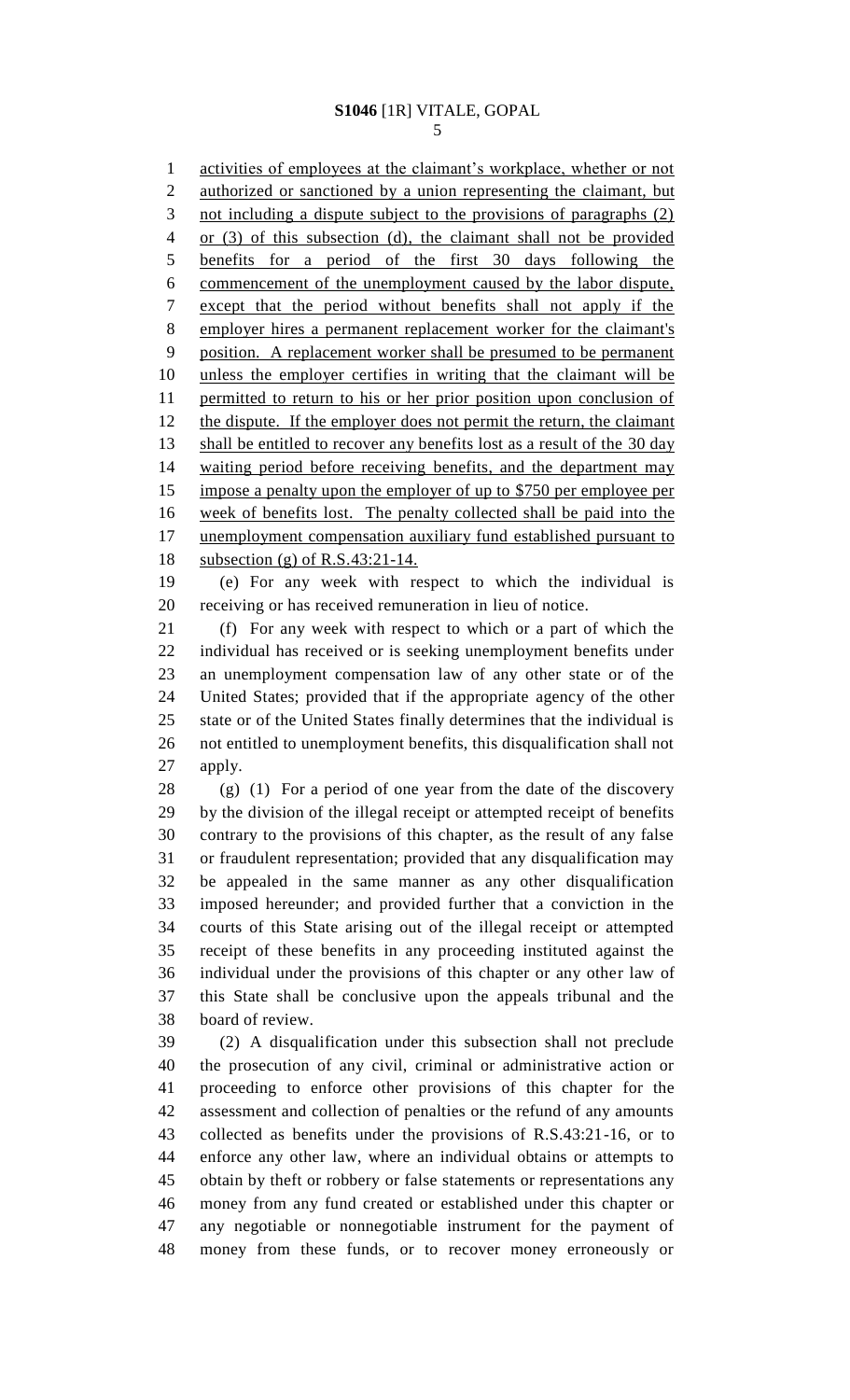illegally obtained by an individual from any fund created or established under this chapter.

 (h) (1) Notwithstanding any other provisions of this chapter (R.S.43:21-1 et seq.), no otherwise eligible individual shall be denied benefits for any week because the individual is in training approved under section 236(a)(1) of the "Trade Act of 1974," Pub.L.93-618 (19 U.S.C. s.2296 (a)(1)) nor shall the individual be denied benefits by reason of leaving work to enter this training, provided the work left is not suitable employment, or because of the application to any week in training of provisions in this chapter (R.S.43:21-1 et seq.), or any applicable federal unemployment compensation law, relating to availability for work, active search for work, or refusal to accept work.

 (2) For purposes of this subsection (h), the term "suitable" employment means, with respect to an individual, work of a substantially equal or higher skill level than the individual's past adversely affected employment, as defined for purposes of the "Trade Act of 1974," Pub.L.93-618 (19 U.S.C. s.2101 et seq.) and wages for this work at not less than 80% of the individual's average weekly wage, as determined for the purposes of the "Trade Act of 1974."

 (i) For benefit years commencing after June 30, 1984, for any week in which the individual is a student in full attendance at, or on vacation from, an educational institution, as defined in subsection (y) of R.S.43:21-19; except that this subsection shall not apply to any individual attending a training program approved by the division to enhance the individual's employment opportunities, as defined under subsection (c) of R.S.43:21-4; nor shall this subsection apply to any individual who, during the individual's base year, earned sufficient wages, as defined under subsection (e) of R.S.43:21-4, while attending an educational institution during periods other than established and customary vacation periods or holiday recesses at the educational institution, to establish a claim for benefits. For purposes of this subsection, an individual shall be treated as a full-time student for any period:

 (1) During which the individual is enrolled as a full-time student at an educational institution, or

 (2) Which is between academic years or terms, if the individual was enrolled as a full-time student at an educational institution for the immediately preceding academic year or term.

 (j) Notwithstanding any other provisions of this chapter (R.S.43:21-1 et seq.), no otherwise eligible individual shall be denied benefits because the individual left work or was discharged due to circumstances resulting from the individual being a victim of domestic violence as defined in section 3 of P.L.1991, c.261 (C.2C:25-19). No employer's account shall be charged for the payment of benefits to an individual who left work due to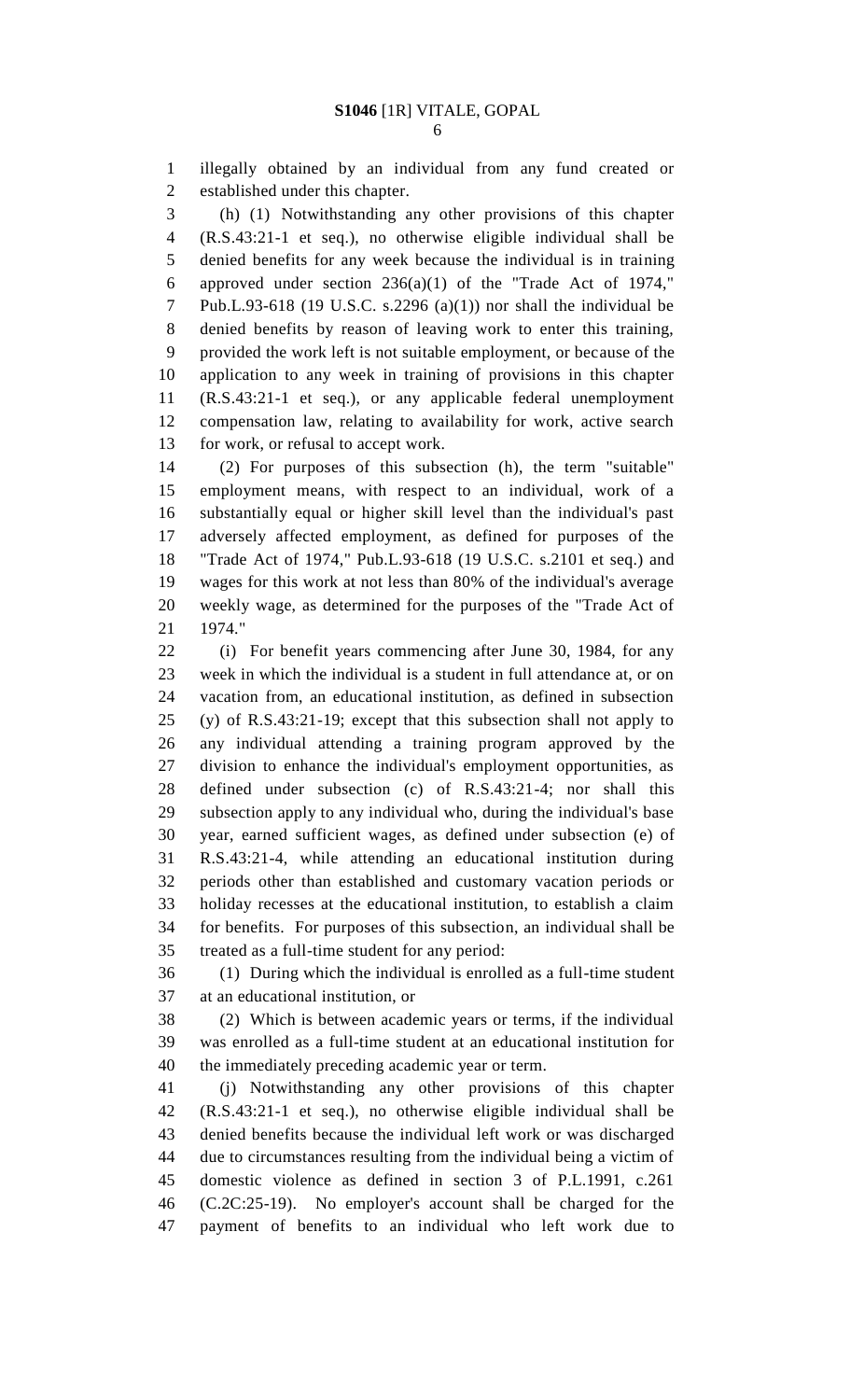circumstances resulting from the individual being a victim of domestic violence.

 For the purposes of this subsection (j), the individual shall be treated as being a victim of domestic violence if the individual provides one or more of the following:

 (1) A restraining order or other documentation of equitable relief issued by a court of competent jurisdiction;

(2) A police record documenting the domestic violence;

 (3) Documentation that the perpetrator of the domestic violence has been convicted of one or more of the offenses enumerated in section 3 of P.L.1991, c.261 (C.2C:25-19);

(4) Medical documentation of the domestic violence;

 (5) Certification from a certified Domestic Violence Specialist or the director of a designated domestic violence agency that the individual is a victim of domestic violence; or

 (6) Other documentation or certification of the domestic violence provided by a social worker, member of the clergy, shelter worker or other professional who has assisted the individual in dealing with the domestic violence.

For the purposes of this subsection (j):

 "Certified Domestic Violence Specialist" means a person who has fulfilled the requirements of certification as a Domestic Violence Specialist established by the New Jersey Association of Domestic Violence Professionals; and "designated domestic violence agency" means a county-wide organization with a primary purpose to provide services to victims of domestic violence, and which provides services that conform to the core domestic violence services profile as defined by the Division of Youth and Family Services in the Department of Children and Families and is under contract with the division for the express purpose of providing such services.

 (k) Notwithstanding any other provisions of this chapter (R.S.43:21-1 et seq.), no otherwise eligible individual shall be denied benefits for any week in which the individual left work voluntarily and without good cause attributable to the work, if the individual left work to accompany his or her spouse who is an active member of the United States Armed Forces, as defined in N.J.S.38A:1-1(g), to a new place of residence outside the State, due to the armed forces member's transfer to a new assignment in a different geographical location outside the State, and the individual moves to the new place of residence not more than nine months after the spouse is transferred, and upon arrival at the new place of residence the individual was in all respects available for suitable work. No employer's account shall be charged for the payment of benefits to an individual who left work under the circumstances contained in this subsection (k), except that this shall not be construed as relieving the State of New Jersey and any other governmental entity or instrumentality or nonprofit organization